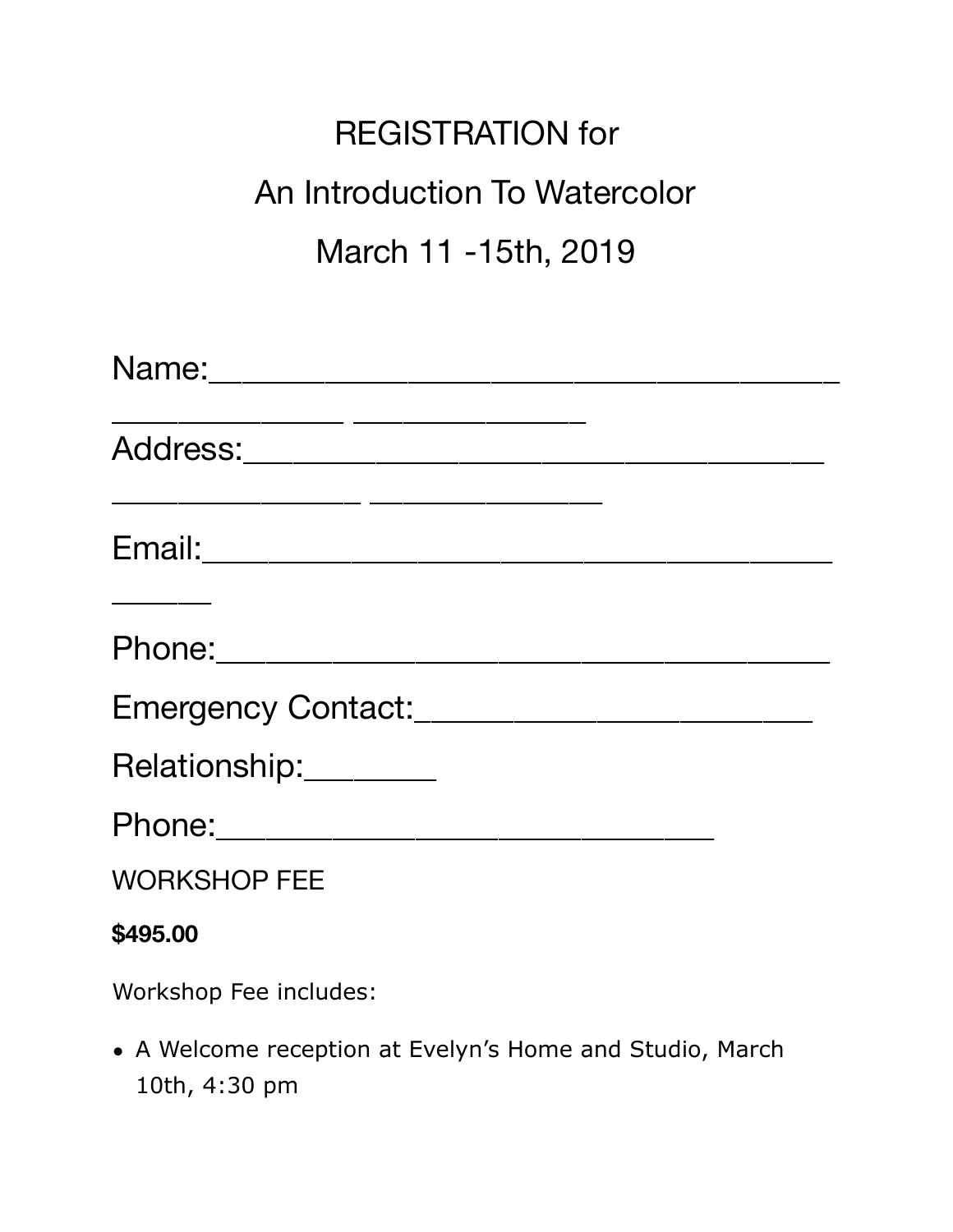- 5 days of personal instruction in a small group setting
- Follow up after workshop with support for continuing and practice with written text on subjects covered in workshop

## DEPOSIT

Please print, read, sign and enclose this form in an envelope with a check for \$150.00 payable to:

Evelyn Dunphy Studio 596 Fosters Point Road West Bath, ME 04530

Call or email any questions to Evelyn at artist@evelyndunphy.com

or 207-449-7057.

A materials list will be sent after enrollment.

## **Does NOT include:**

Transportation to Maine Art Supplies Meals Lodging (a list of B&B's and hotels in the area will be provided)

A list of B&B's and hotels will be sent after registration and receipt of deposit. We'll also send a list of recommended